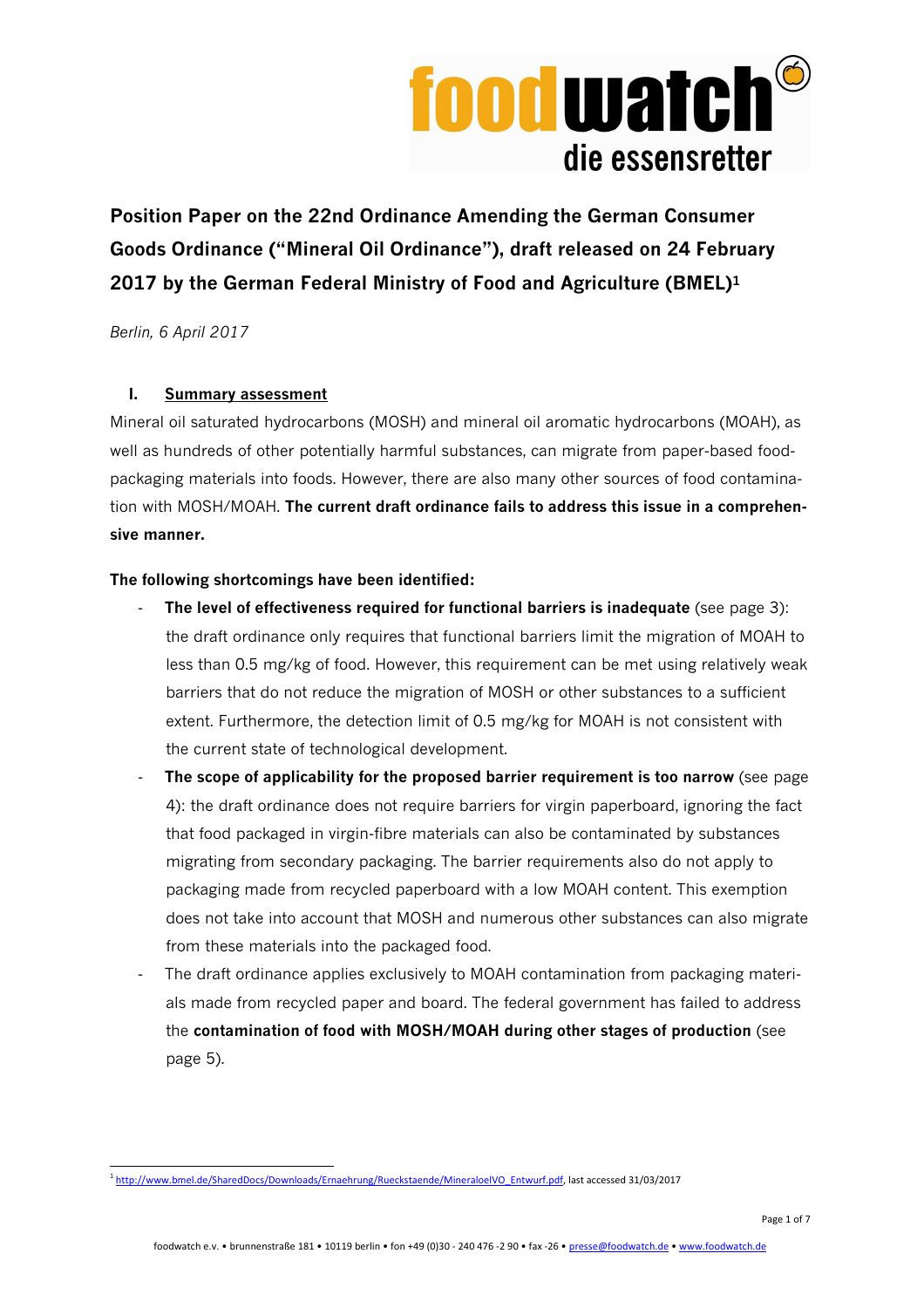

**Demands:** (see pages 6-7)

 $\overline{a}$ 

- **Improve the requirements for barrier effectiveness** in the "Mineral Oil Ordinance" in order to ensure protection against the hundreds of chemicals that can migrate into food from recycled paper and board
- **Remove exemptions to barrier requirements for recycled materials and extend the scope of the ordinance to include food packaging made from virgin fibres.**
- - **Establish legal limits for MOSH/MOAH in food.**

### **II. General criticism of the federal government's approach**

As early as 2009 the German Federal Institute for Risk Assessment (BfR) began calling attention to the problems associated with the migration of mineral-oil constituents into foodstuffs based on research results from the Official Food Control Authority of the Canton of Zurich (KLZH; Kantonales Labor Zürich). In 2012 a study commissioned by the German Federal Ministry of Food, Agriculture and Consumer Protection (BMELV, now BMEL) on the migration of undesirable substances from recycled paper packaging materials into food ("Ausmaß der Migration unerwünschter Stoffe aus Verpackungsmaterialien aus Altpapier in Lebensmitteln") concluded that, "owing to the enormous variety of potentially migrating substances (…), it is impossible to verify food safety or compliance with the relevant food law." The report explains that **mineral oils (MOSH and MOAH2***)* **along with hundreds of other substances** can migrate into food. Several of these substances (e.g. photoinitiators and plasticisers) are known toxins. However, numerous other compounds are of unknown toxicity, and the chemical structures of approximately one third of the substances have yet to be elucidated. **The report reaches an unequivocal conclusion:** *"The introduction of a barrier layer for packaging with recycled paperboard […] appears to be absolutely essential."*

MOSH and MOAH can also enter food unintentionally from various sources other than paperboard packaging: e.g. in the cultivation, storage and transport of the raw materials or through

 $^2$  MOSH = mineral oil saturated hydrocarbons; MOAH = mineral oil aromatic hydrocarbons. According to the European Food Safety Authority (EFSA), MOSH can accumulate in tissues of the human body, and animal testing has shown that they may cause damage to organs. MOAH are considered potentially carcinogenic. See EFSA (2012): Scientific Opinion on Mineral Oil Hydrocarbons in Food, http://onlinelibrary.wiley.com/doi/10.2903/j.efsa.2012.2704/epdf, last accessed 31/03/2017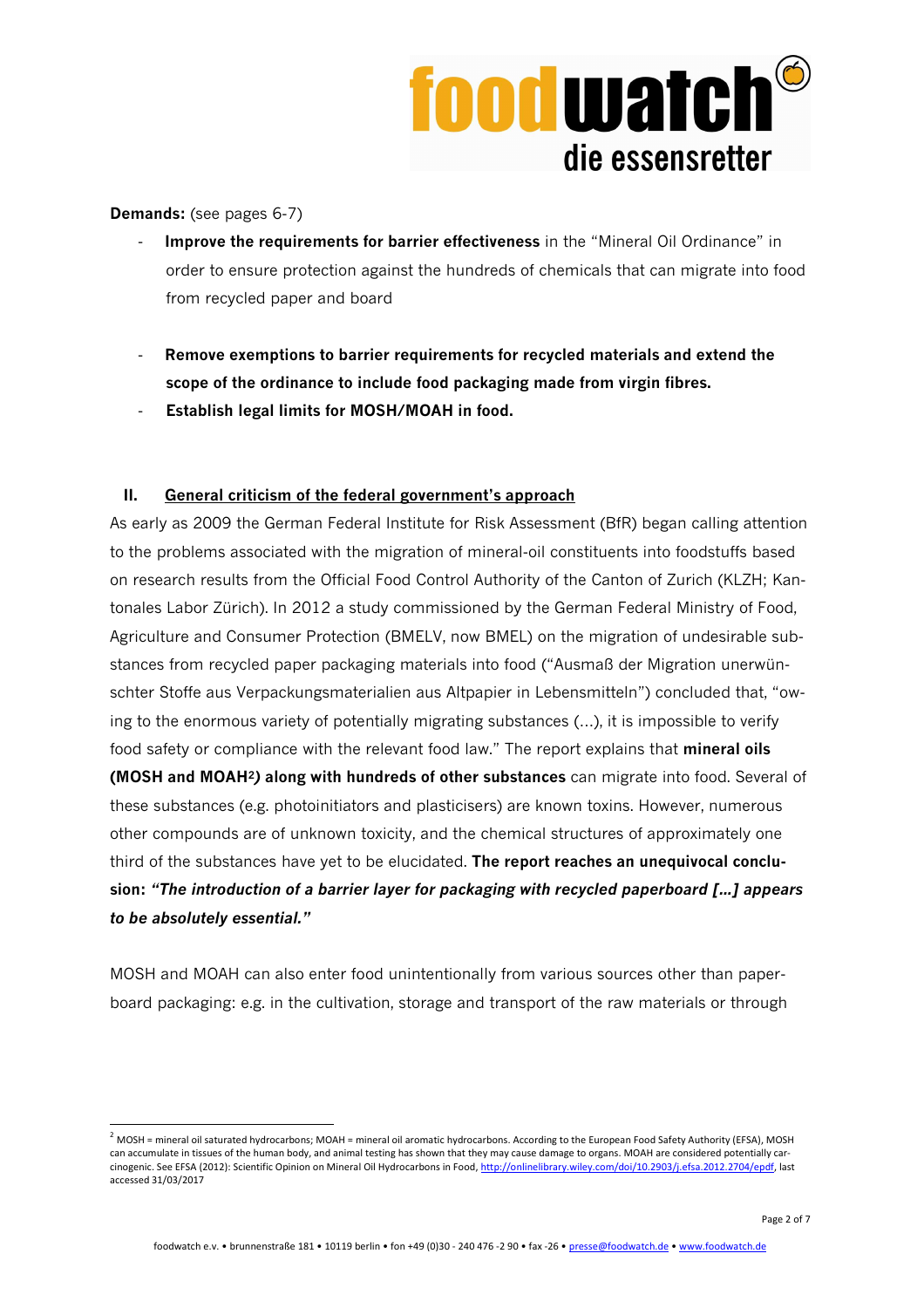# **foodwatch** die essensretter

the use of mineral-oil-based lubricants in food-production processes.3 The European Food Safety Authority (EFSA) also described this type of contamination in its 2012 scientific opinion.<sup>4</sup>

The problem has been known for years: food is being contaminated with MOSH and MOAH from a variety of sources. In addition, hundreds of other harmful and potentially harmful substances are migrating into food products from recycled paperboard packaging. **It is imperative that the federal government recognise this problem in its entirety and establish clear objectives for its solution. In order to minimise consumer health risks to the greatest extent possible, the federal government must take action (1) to prevent the migration of hundreds of substances (including MOSH and MOAH) into food from paperboard packaging by requiring the use of functional barriers5 whose effectiveness for this purpose has been demonstrated and (2) to prevent the contamination of food with MOSH and MOAH from other sources.** 

The German Federal Ministry of Food and Agriculture (BMEL) has now put forward another draft ordinance amending the German Consumer Goods Ordinance (*Bedarfsgegenständeverordnung*), which regulates the use of food contact materials. **In its current form, the draft ordinance does little to resolve the issue, failing even to properly describe the problem or establish suitable objectives.** For example, the draft concentrates exclusively on MOAH, ignoring the hundreds of other substances that can migrate into food products. Furthermore, no consideration is given to other sources of unintentional food contamination with MOSH and MOAH. The availability of food products with minimal or no contamination is not even mentioned as an objective.

### **III. Specific criticism of the current draft ordinance**

1

The current draft ordinance is aimed at restricting the migration of mineral oil aromatic hydrocarbons (MOAH) into food products from food contact materials made from recycled paper and board. Essentially, the ordinance would establish guidelines requiring the use of functional barriers for these food contact materials.

In principle, this is the correct approach to solving these problems related to paperboard packaging because, at the current stage of research, functional barriers represent the only suitable

<sup>&</sup>lt;sup>3</sup> In addition to these unintentional sources, MOSH contamination in food can also originate from approved food additives (e.g. waxes and glazing agents). However, this position paper does not cover approved substances as sources of contamination.

<sup>&</sup>lt;sup>4</sup> EFSA (2012): Scientific Opinion on Mineral Oil Hydrocarbons in Food, http://onlinelibrary.wiley.com/doi/10.2903/j.efsa.2012.2704/epdf, last accessed 31/03/2017

<sup>&</sup>lt;sup>5</sup> A functional barrier is part of a multilayer packaging structure that prevents or reduces the migration of various substances from the packaging material into the food. See Bleisch, G. et al: *Lexikon der Verpackungstechnik*, 2014, p. 283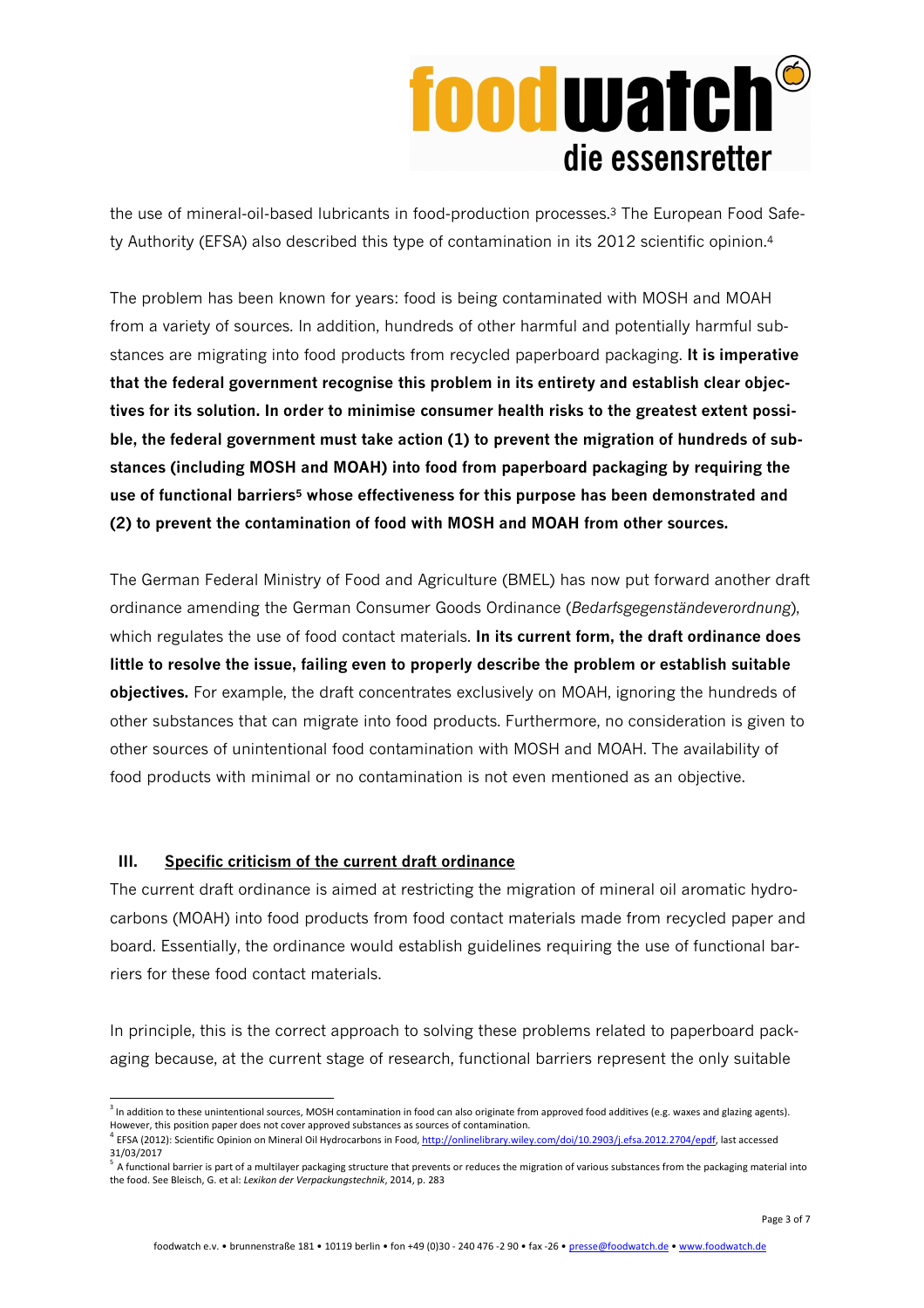# **food watch®** die essensretter

solution for preventing the migration of harmful or potentially harmful substances into food. However, the draft ordinance is too narrow in scope and therefore cannot adequately address the health risks associated with the migration of MOSH, MOAH and hundreds of other substances from recycled packaging into food. The shortcomings of the draft are described below:

# **1. The draft ordinance uses a detection limit of 0.5 milligrams of MOAH per kilogram of food to define the adequacy of a functional barrier.**

The text of the draft ordinance can be translated as follows: *"Food contact materials made from recycled-fibre-based paper or board may only be produced and placed on the market if a functional barrier […] is used for ensuring that […] no mineral oil aromatic hydrocarbons can migrate into food. Migration up to a detection limit of 0.5 milligrams of total mineral oil aromatic hydrocarbons per kilogram of food or food simulant shall be deemed not to have occurred."* (Article 1.2)

# **These specifications for the functional barrier requirement are inadequate in several respects:**

- As early as 2012, the aforementioned study commissioned by the German Federal Ministry of Food, Agriculture and Consumer Protection (BMELV) concluded that hundreds of other potentially harmful substances can migrate into food from recycled paperboard. However, very little is known about the toxicity of most of these compounds, and the chemical structures of approximately one third of the substances have yet to be elucidated. **In other words, MOSH and MOAH are only the tip of the iceberg. For certain types of recycled paperboard, even a relatively permeable barrier would be sufficient for keeping MOAH migration levels below 0.5 mg/kg – as required by the current draft ordinance.<sup>6</sup>** However, the 2012 study concludes that highly effective barriers are also essential for preventing other potentially highly toxic substances from migrating into food. In addition, a more effective barrier would further reduce the migration of MOAH.
- **The detection limit of 0.5 mg of MOAH per kilogram of food is much too high.** Using the methods recommended by the German Federal Institute for Risk Assessment (BfR) for the analysis of MOSH/MOAH,<sup>7</sup> it is possible to detect MOAH contamination levels as low as 0.15 milligrams per kilogram of dry food. On the first page of the draft ordinance, the ministry states that "*even exposure to minuscule amounts of some MOAH substances may cause harmful health effects, such as cancer."* **In view of this assessment, it is unac-**

 $\overline{a}$ <sup>6</sup> For example, if the paperboard contains low concentrations of MOSH/MOAH but high concentrations of photoinitiators, adhesives, plasticisers and other substances whose migration into food poses health risks.

<sup>&</sup>lt;sup>7</sup> Automated online-coupled HPLC-GC-FID, see http://www.bfr.bund.de/cm/343/messung-von-mineraloel-kohlenwasserstoffen-in-lebensmitteln-undverpackungsmaterialien.pdf, last accessed 31/03/2017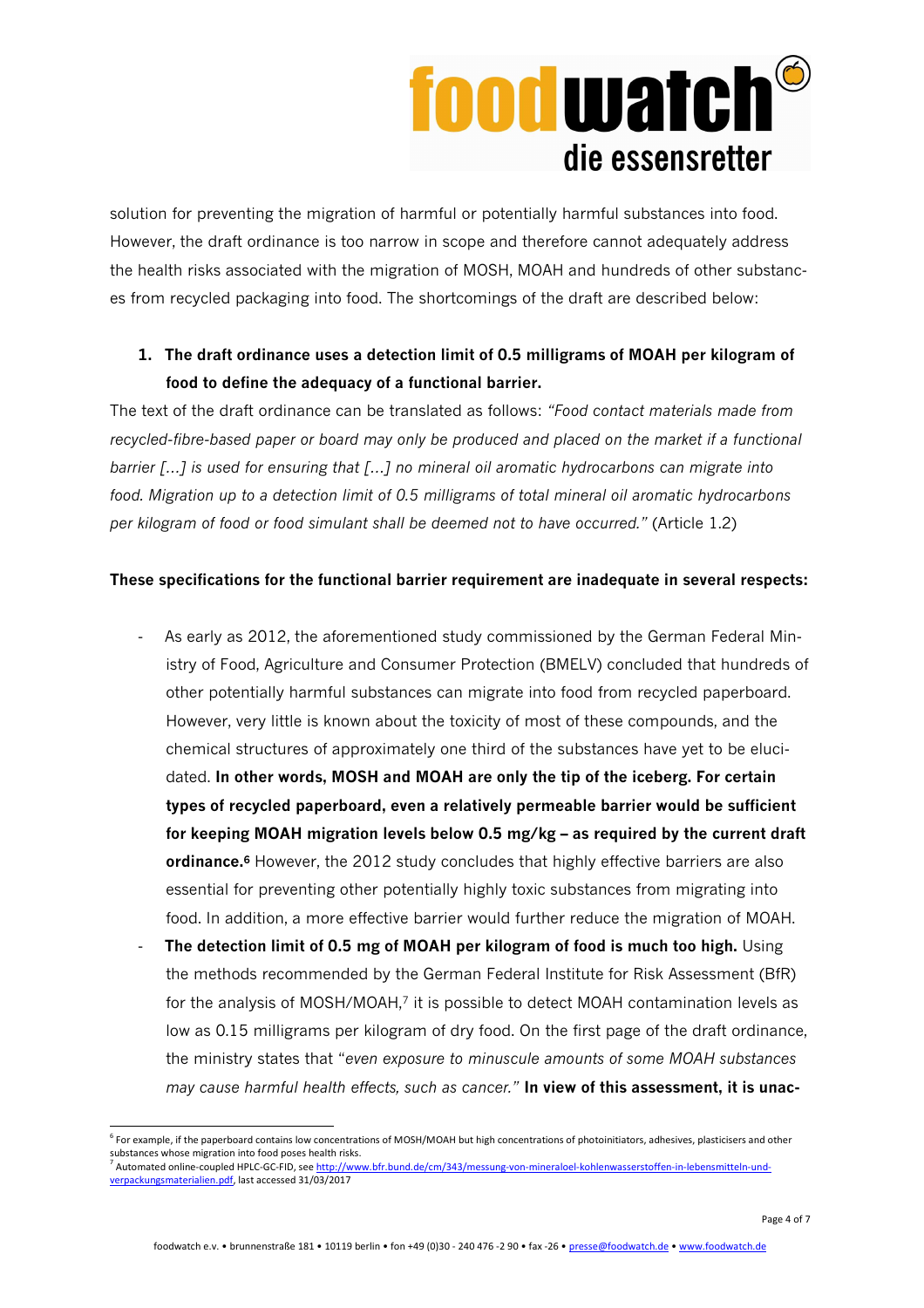

**ceptable that the ordinance tolerates migration levels of up to 0.5 mg of MOAH per kilogram of food from packaging materials.**

**2. The barrier requirements proposed by the ordinance contain too many exemptions. The requirements for the use of functional barriers as prescribed by the draft ordinance do not**  apply to virgin paperboard. Therefore, it would still be possible to use virgin-fibre based products as food contact materials with no barrier layer. This approach ignores the proven problem of so-called cross contamination: MOSH, MOAH and hundreds of other potentially harmful substances can also migrate into food through food packaging materials made from virgin fibres – e.g., if the virgin-paperboard packages are transported in a box made from recycled paper or even if the packages are placed on the shelf next to food in recycled packaging materials. Packaging made from virgin fibres cannot guarantee the protection of food from cross contamination with MOSH/MOAH.

Furthermore, **packages made from recycled paperboard with a low MOAH content are also exempt from the barrier requirement.** This exemption ignores the fact that, given the many different grades of recycled paper, it is quite possible to produce food packaging from recycled paperboard that contains a low concentration of MOAH but nevertheless high levels of MOSH and other potentially harmful substances, which are also described in the report from the 2012 BMELV study. **The current draft ordinance allows for the use of this type of packaging with no restrictions – in spite of the fact that MOSH and hundreds of other potentially harmful substances would still be able to migrate into food products.**

**3. The draft ordinance does nothing to prevent the contamination of foodstuffs with mineral oils during other stages of production.** 

The current draft ordinance focuses exclusively on minimising the unintentional contamination of food with mineral oil aromatic hydrocarbons from recycled paper and board used as food packaging. Therefore, it would not protect consumers from continued exposure to foods that are contaminated with harmful substances, such as lubricating, hydraulic and batching oils, during the production process. The federal government is ignoring the health risks associated with these sources of contamination.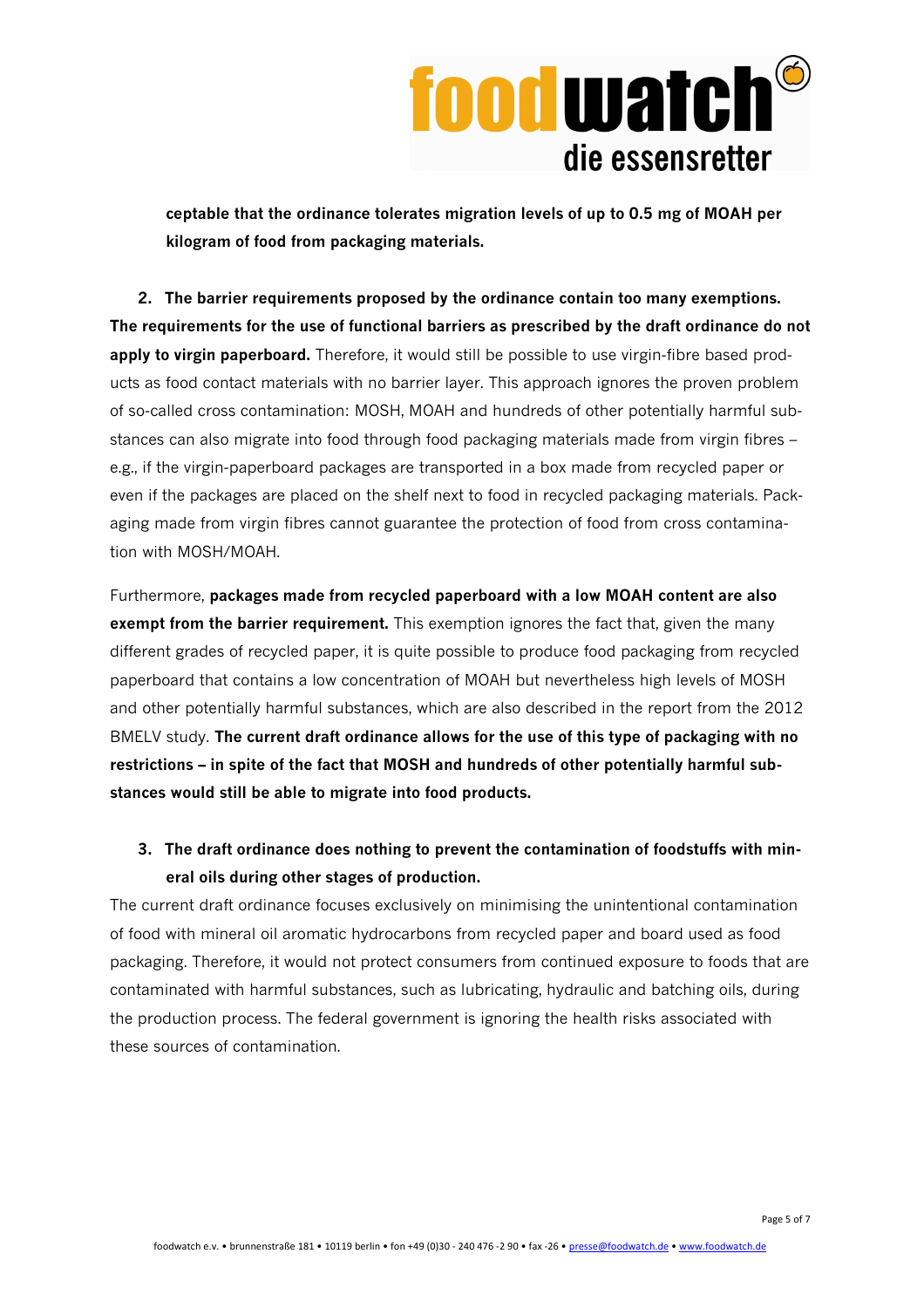

#### **IV. Demands**

**1. Improve the requirements for barrier effectiveness in the "Mineral Oil Ordinance" in order to ensure protection against the hundreds of chemicals that can migrate into food from recycled paper and board** 

**The reliable protection of consumers through effective requirements for functional barriers**  must be a central objective of the "Mineral Oil Ordinance": these barriers must provide protection from not only mineral oils but also the hundreds of other potentially harmful substances that can migrate into food from recycled food packaging and secondary packaging materials. It is not enough to define the functionality of a barrier based on a single class of compounds like MOAH: **functional barriers must effectively prevent the migration of MOAH, along with all other potentially harmful substances.** Furthermore, the requirements for functional barriers must ensure that the migration of MOAH does not exceed the technically feasible **detection limit** for the respective food group – in the case of dry foods (rice, breakfast cereals, semolina etc.) this limit is **currently 0.15 mg per kg of food**.

**2. Remove the exemptions to barrier requirements for recycled paperboard packaging, and extend the scope of the "Mineral Oil Ordinance" to include food packaging made from virgin paper and board** 

The current draft ordinance contains exemptions from barrier requirements for packaging made from recycled paper and board. These exemptions must be removed. In addition, the **use of functional barriers must be obligatory** not only for food packaging made from recycled paper materials, but instead **for all food packaging made from paper or paperboard**, including virginfibre-based materials. This is the only way to effectively protect consumer health by preventing the migration of MOSH, MOAH and hundreds of other potentially harmful substances from both primary and secondary (e.g. transport) packaging materials. Exemptions from the mandatory use of functional barriers should only apply in cases where the properties of the food itself exclude the possibility that MOSH/MOAH or other substances could migrate into the food from the packaging.

### **3. Introduce legislation that sets strict limits for MOSH/MOAH in food**

The implementation of the first two demands would still not have any influence on food contamination that occurs in other stages of production. This contamination can only be prevented if specific **limit values** are established for MOSH/MOAH **in food** and if compliance with these limits is effectively enforced.